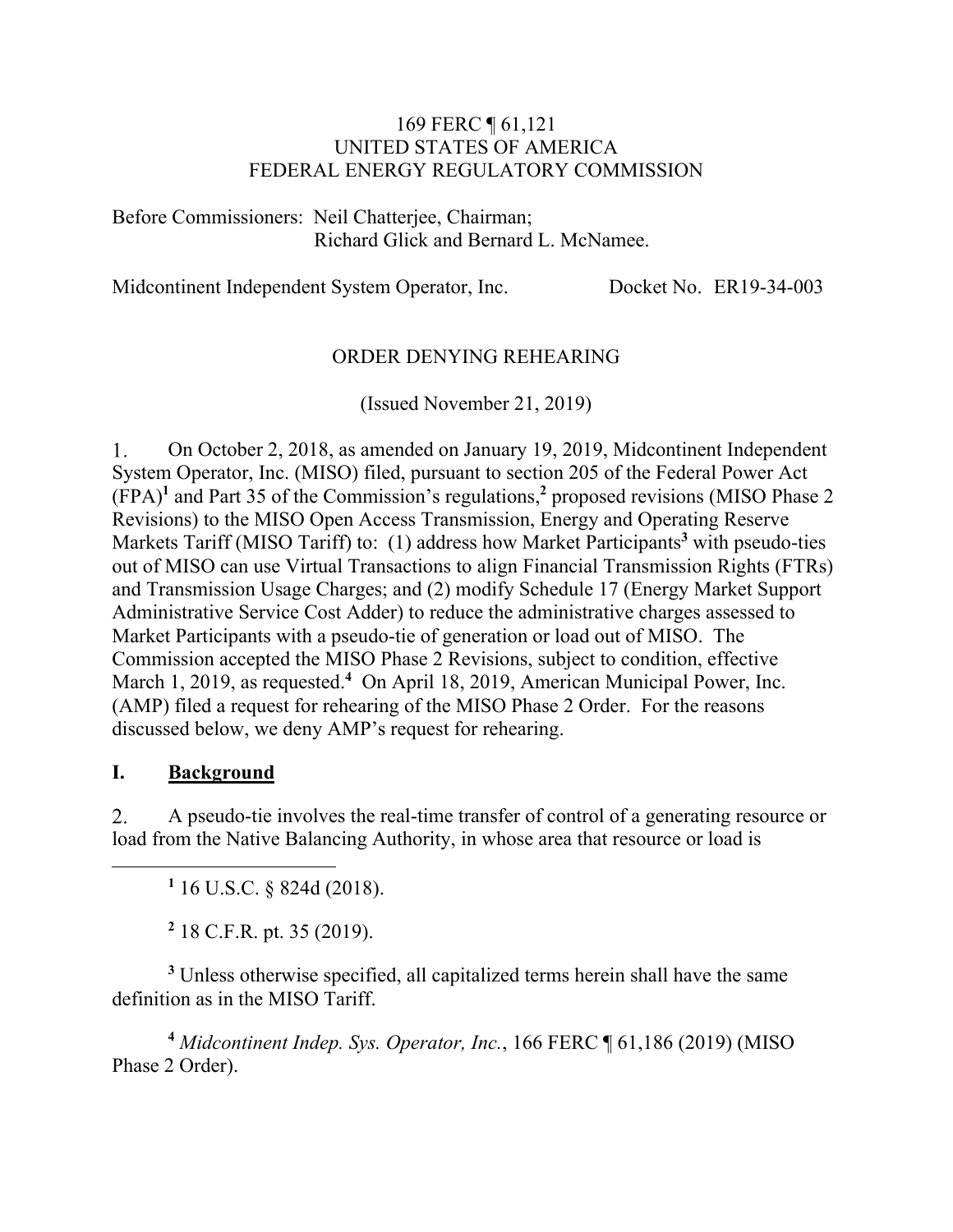$\overline{a}$ 

physically located, to an Attaining Balancing Authority in a different geographic location.<sup>5</sup> In recent years, there has been a significant increase in the number of resources that have sought to pseudo-tie from MISO into PJM Interconnection, L.L.C. (PJM) because PJM requires that an external resource be pseudo-tied to PJM in order to participate in the PJM capacity market.**<sup>6</sup>**

# **A. Earlier Pseudo-Tie Proceedings**

The existing Joint Operating Agreement (JOA) between MISO and PJM contains 3. provisions for coordinated congestion management over Reciprocally Coordinated Flowgates (RCFs).**<sup>7</sup>** As MISO and PJM (together, the Regional Transmission Organizations or RTOs) explained in a previous filing of revisions to the JOA that were accepted by the Commission,**<sup>8</sup>** when an RCF binds simultaneously in both the PJM and MISO markets, that RCF can create overlapping congestion charges such that the dayahead Locational Marginal Prices (LMPs) a pseudo-tied resource pays or is paid<sup>9</sup> result in the resource paying twice for the congestion that occurs between the physical location of the pseudo-tied resource and the interface between the Native Balancing Authority and the Attaining Balancing Authority.

4. Prior to the series of tariff revisions discussed below, the Native Balancing Authority assessed the pseudo-tied resource a transmission usage charge for the energy transactions between the pseudo-tied resource and the interface with the Attaining Balancing Authority. At the same time, the Attaining Balancing Authority also assessed the pseudo-tied resource a charge for delivery of energy, from the injection to the withdrawal, along the path between the physical resource and load, which includes the

**<sup>5</sup>** *See, e.g.*, *PJM Interconnection, L.L.C.*, 161 FERC ¶ 61,313, at P 2 (2017).

**<sup>6</sup>** *See PJM Interconnection, L.L.C.*, 151 FERC ¶ 61,208, at P 97 (2015), *order on reh'g*, 155 FERC ¶ 61,157 (2016).

<sup>7</sup> The JOA is on file as MISO Rate Schedule 5 and as a PJM Interregional Agreement. An RCF is a Flowgate that is subject to reciprocal coordination by Operating Entities. *See* JOA § 2.2.54. A Flowgate is defined under the JOA as "a representative modeling of facilities or groups of facilities that may act as significant constraint points on the regional system." *See id.* § 2.2.24.

**<sup>8</sup>** *Midcontinent Indep. Sys. Operator, Inc.*, 164 FERC ¶ 61,069, at PP 3-4 (2018) (Phase 1 Order), *reh'g denied*, 169 FERC ¶ 61,038 (2019).

<sup>9</sup> The overlap could be a payment or a charge depending on the location of the constraint and the impact of the pseudo-tie.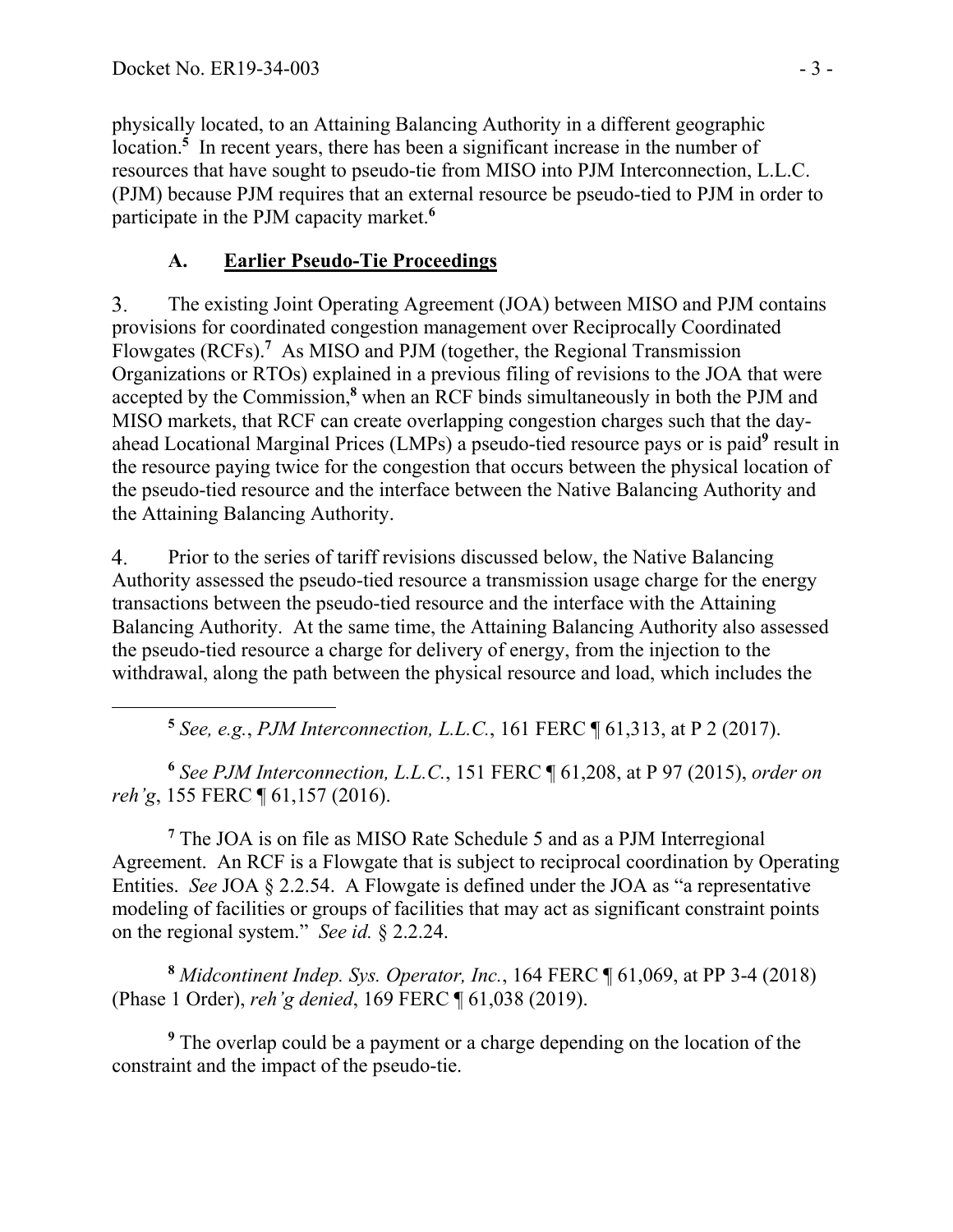path between the physical resource and the interface. In this instance, both the Native Balancing Authority and the Attaining Balancing Authority assessed congestion from the pseudo-tied resource to the interface.

5. To address the market and reliability challenges posed by the increased number of pseudo-tied resources from MISO to PJM, the RTOs proposed a two-phase resolution of certain issues involving the overlapping congestion charges affecting pseudo-tied resources. As the initial step to address the congestion overlap, MISO and PJM filed identical proposed revisions to the JOA to eliminate congestion payments between PJM and MISO associated with pseudo-tie impacts on RCFs (Phase 1 Revisions).

6. The RTOs stated that the Phase 1 Revisions would eliminate the majority of the overlapping congestion charges affecting pseudo-tied generators, but would not provide full congestion credits or charges to pseudo-tied resources that result from the potential for real-time dispatch deviations from the day-ahead commitments.**<sup>10</sup>** The RTOs explained that the Phase 2 Revisions would address the remaining issues through revisions to the RTOs' individual tariffs and system changes, which required additional time and investment of resources to implement, and would specify and clarify charges and credits due to pseudo-tie transactions.**<sup>11</sup>**

 $7.$ On June 1, 2018, while the RTOs' Phase 1 Revisions were pending, PJM submitted the second phase of its revisions (PJM Phase 2 Revisions), proposing to modify the PJM Open Access Transmission Tariff and the PJM Amended and Restated Operating Agreement to: (1) charge or credit pseudo-tie transactions from MISO to the PJM-MISO interface for real-time deviations from day-ahead schedules for congestion resulting from market-to-market coordination pursuant to the JOA; and (2) provide a new transaction type to hedge exposure to financial risk for pseudo-tied resources from PJM into MISO.

On July 31, 2018, the Commission accepted the RTOs' Phase 1 Revisions and the 8. PJM Phase 2 Revisions in concurrently issued orders.**<sup>12</sup>** The Commission found that the

 $\overline{a}$ **<sup>10</sup>** Phase 1 Order, 164 FERC ¶ 61,069 at P 8 (citing MISO Deficiency Response, Docket No. ER18-136-002, at 14 (Jan. 29, 2018); PJM Deficiency Response, Docket No. ER18-137-002, at 14 (Jan. 29, 2018)).

**<sup>11</sup>** MISO Transmittal Letter, Docket No. ER18-136-000, at 10-12 (Oct. 23, 2017); PJM Transmittal Letter, Docket No. ER18-137-000, at 10-12 (Oct. 23, 2017). *See also* Phase 1 Order, 164 FERC ¶ 61,069 at P 32 (citations omitted).

**<sup>12</sup>** Phase 1 Order, 164 FERC ¶ 61,069; *PJM Interconnection, L.L.C.*, 164 FERC ¶ 61,073 (2018) (PJM Phase 2 Order), *reh'g denied*, 169 FERC ¶ 61,039.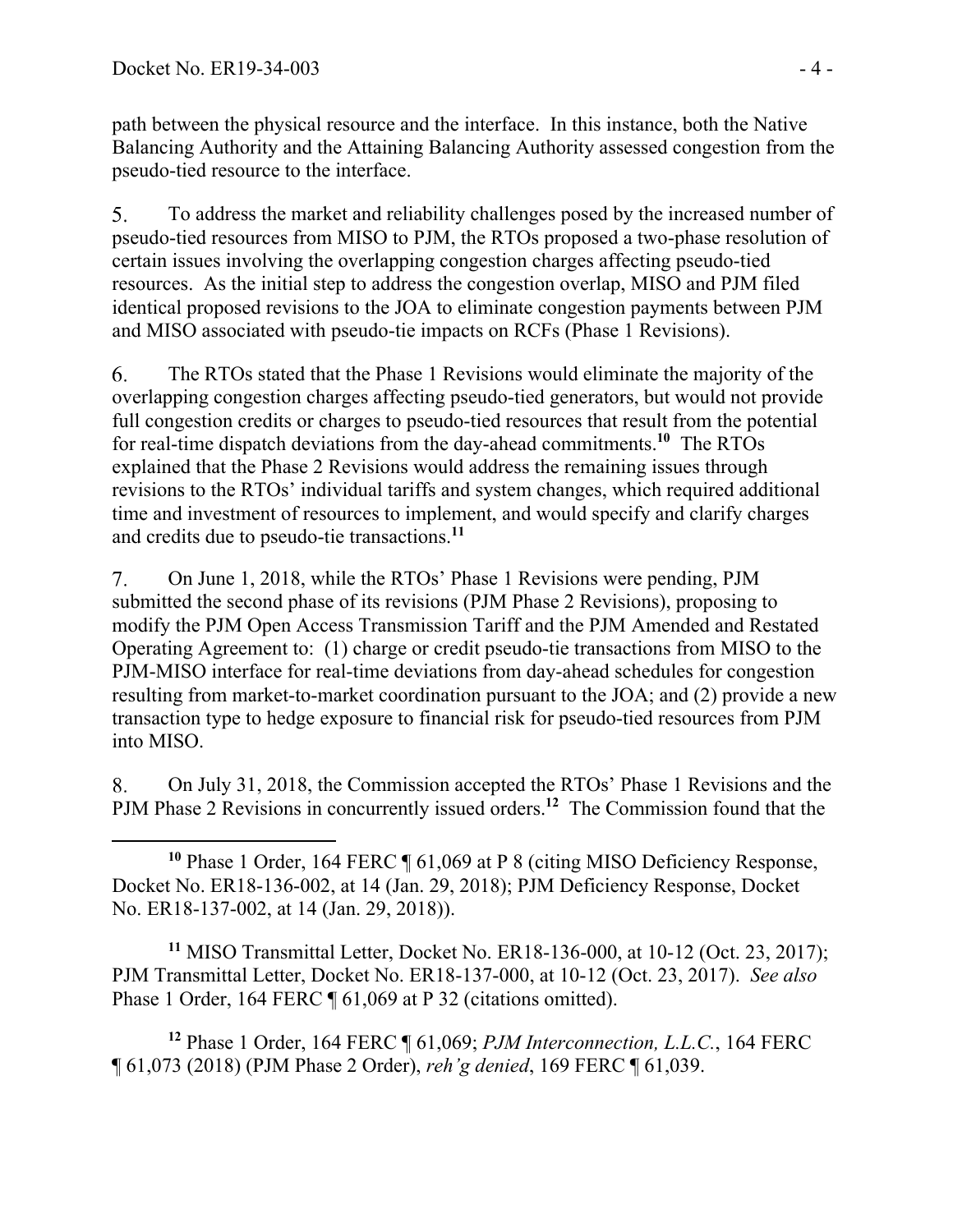Phase 1 Revisions address the majority of the overlapping congestion charges affecting pseudo-tied generation in MISO and PJM.**<sup>13</sup>** The Commission also found that the PJM Phase 2 Revisions address concerns about the potential for congestion charge overlap.**<sup>14</sup>** Further, the Commission directed MISO to submit periodic informational filings detailing its progress toward a solution for the remainder of the overlapping congestion charges (i.e., MISO's progress toward making its own Phase 2 Revisions).**<sup>15</sup>**

## **B. The MISO Phase 2 Revisions**

9. MISO explained that the proposed MISO Phase 2 Revisions: (1) clarify the charges and credits resulting from pseudo-tie transactions; and (2) specify procedures for pseudo-tied resources to participate or reflect their expected transmission use in the Native Balancing Authority's Day-Ahead Market to use Virtual Transactions to better align Transmission Usage Charges for congestion with available FTRs.**<sup>16</sup>**

First, under the revisions to Module C of the Tariff, which describes MISO's 10. energy and reserve markets, MISO proposed to clarify that Market Participants with pseudo-ties have the ability to use Virtual Transactions**<sup>17</sup>** in the Day-Ahead Market and can align Transmission Usage Charges**<sup>18</sup>** with FTRs. MISO claimed that these proposed revisions would make clear that Market Participants with pseudo-ties can effectively hedge against real-time congestion in the Day-Ahead Market.**<sup>19</sup>** MISO also sought to

**<sup>13</sup>** Phase 1 Order, 164 FERC ¶ 61,069 at P 22.

**<sup>14</sup>** PJM Phase 2 Order, 164 FERC ¶ 61,073 at P 17.

**<sup>15</sup>** Phase 1 Order, 164 FERC ¶ 61,069 at PP 46, 48.

**<sup>16</sup>** MISO Transmittal at 2.

**<sup>17</sup>** Virtual Transactions are defined as: "Transactions related to Virtual Bids and/or Virtual Supply Offers." *See* MISO Tariff, Module A, § 1.V.

**<sup>18</sup>** Transmission Usage Charge is defined as: "A charge attributable to the increased cost of Energy delivered at a given Commercial Node when the Transmission System is operating under constrained conditions or due to losses on the system." *See* MISO Tariff, Module A, § 1.T.

**<sup>19</sup>** *Id.*

 $\overline{a}$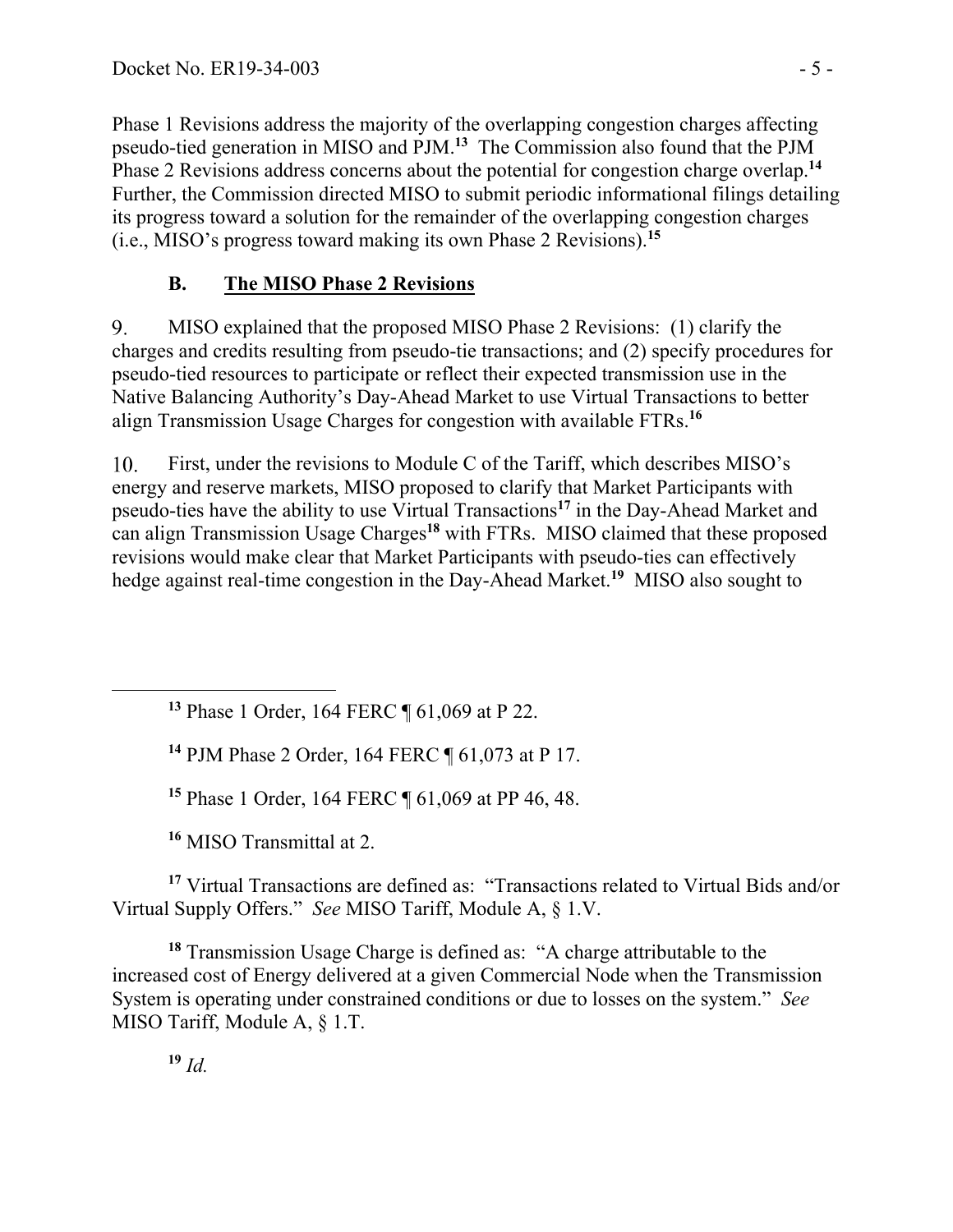"[clarify] reporting and coordination requirements to Market Participants that have pseudo-tie transactions."**<sup>20</sup>**

Second, MISO proposed a new paragraph to section IV of Schedule 17 (Energy  $11$ and Operating Markets Support Administrative Service Cost Recovery Adder) of the Tariff, which would reduce the billing units that Market Participants with pseudo-ties out of MISO are charged "by the lesser of the: (a) real-time Financial Schedule, in MWh; or (b) all cleared Day-Ahead Virtual Transactions with the same Sink Point and Source Point Commercial Pricing Nodes as the Real-Time Financial Schedule."**<sup>21</sup>** MISO stated that this proposed paragraph was reasonable because it ensures that Market Participants with pseudo-ties out of MISO will be charged for administrative costs in the same way that Market Participants with physical transactions are charged.

12. In the MISO Phase 2 Order, the Commission accepted, subject to condition, the Phase 2 Revisions.**<sup>22</sup>** As relevant on rehearing, the Commission determined that, "[b]ased on PJM's and MISO's representations in their Phase 1 Revisions and Phase 2 Revisions proceedings, and the absence of evidence to the contrary, the RTOs have demonstrated that the congestion overlap has been eliminated."**<sup>23</sup>**

# **II. AMP Request for Rehearing**

13. On rehearing, AMP alleges that the Commission erred "by basing its acceptance on MISO's unsupported assertions that Tariff revisions addressing congestion double charges are not necessary because the issue of overlapping congestion charges was resolved in earlier proceedings."**<sup>24</sup>** Specifically, AMP contends that, although MISO "promised" that its Phase 2 Revisions would be a "solution" for the remainder of the overlapping congestion charges through rebates or other means, that did not occur and MISO offers no evidence to support its claim that overlapping charges have been resolved.**<sup>25</sup>**

**<sup>21</sup>** *Id.* at 4.

 $\overline{a}$ 

**<sup>22</sup>** MISO Phase 2 Order, 166 FERC ¶ 61,186 at P 50.

**<sup>23</sup>** *Id*. P 59.

**<sup>24</sup>** AMP Request for Rehearing at 2.

**<sup>25</sup>** *Id*. at 3.

**<sup>20</sup>** MISO Jan. 18, 2019 Deficiency Response at 3.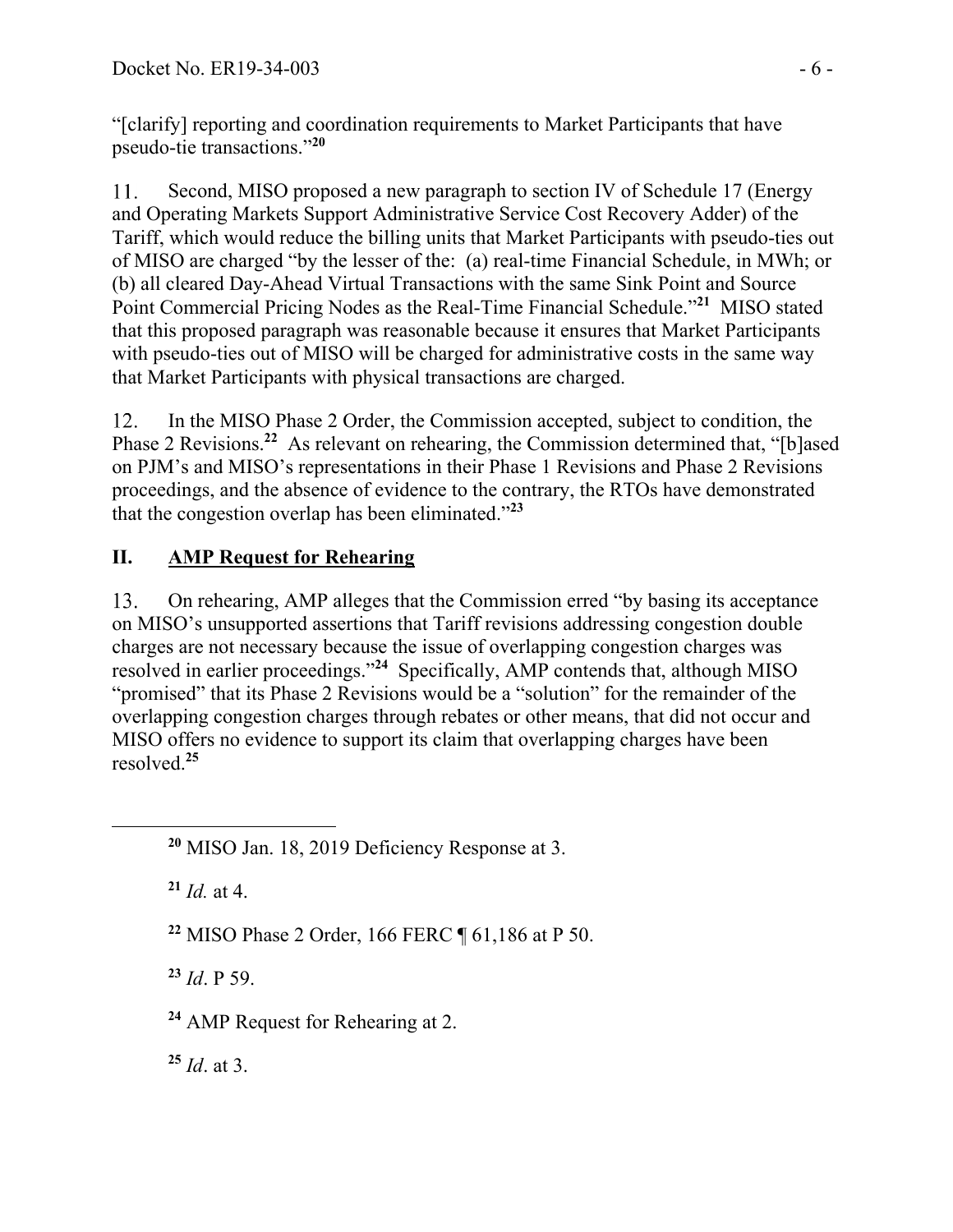$14<sub>1</sub>$ AMP argues that the Commission's finding that the issue of overlapping congestion was resolved is inconsistent with the Commission's findings, in the Phase 1 and PJM Phase 2 Orders, that the RTOs' Phase 1 Revisions and the PJM Phase 2 Revisions did not fully resolve the congestion double-charges.**26** AMP notes that, in the Phase 1 Order, the Commission determined that it is "important for the RTOs to have their complete Commission-approved solutions effective early and in a timely manner [and directed] MISO to submit informational filings . . . detailing its progress toward a solution for the remainder of the overlapping congestion charges."**<sup>27</sup>** AMP also notes that the Commission stated in the Phase 1 Order:

> as the RTOs represent, the Phase 1 Revisions do not resolve the overlapping congestion charges issue entirely, and they will continue to work to address the remaining congestion overlap charges. In fact, as noted above, we are concurrently issuing an order accepting PJM's Phase 2 revisions.**<sup>28</sup>**

In addition, AMP asserts that MISO's November 8, 2018 answer in this proceeding (MISO First Answer) provided no new information that would support the Commission's reversal of the findings it made in the Phase 1 and Phase 2 Orders.

 $15.$ Furthermore, AMP argues that the MISO Phase 2 Order is also inconsistent with the Commission's finding in the PJM Phase 2 Order, in which, according to AMP, the Commission based its acceptance of PJM's filing in part on the expectation that MISO would develop a voluntary schedule-cutting mechanism similar to PJM's.**<sup>29</sup>** AMP notes that it had argued that PJM's mechanism was unduly discriminatory because the mechanism only addressed pseudo-tied exports out of PJM and offered no relief to resources pseudo-tied from MISO into PJM. AMP argues that the MISO Phase 2

**<sup>26</sup>** *Id.* at 3-4 (citation omitted).

 $\overline{a}$ 

**<sup>27</sup>** *Id.* at 3 (quoting Phase 1 Order, 164 FERC ¶ 61,069 at P 46).

**<sup>28</sup>** *Id.* (quoting Phase 1 Order, 164 FERC ¶ 61,069 at P 46).

**<sup>29</sup>** *Id.* at 4 (citing PJM Phase 2 Order, 164 FERC ¶ 61,073 at P 25). By voluntary schedule-cutting mechanism, we assume AMP is referring to PJM's Phase 2 Revisions accepted in the PJM Phase 2 Order, which provide pseudo-tied market participants that export energy from PJM to MISO with a hedge against congestion, by permitting them to submit day-ahead bids associated with real-time physical transactions by specifying the maximum amount they are willing to pay for congestion between the source (i.e., from the pseudo-tied resource) and the sink (i.e., to the PJM-MISO interface). *See* PJM Phase 2 Order, 164 FERC ¶ 61,073 at P 9, P 10.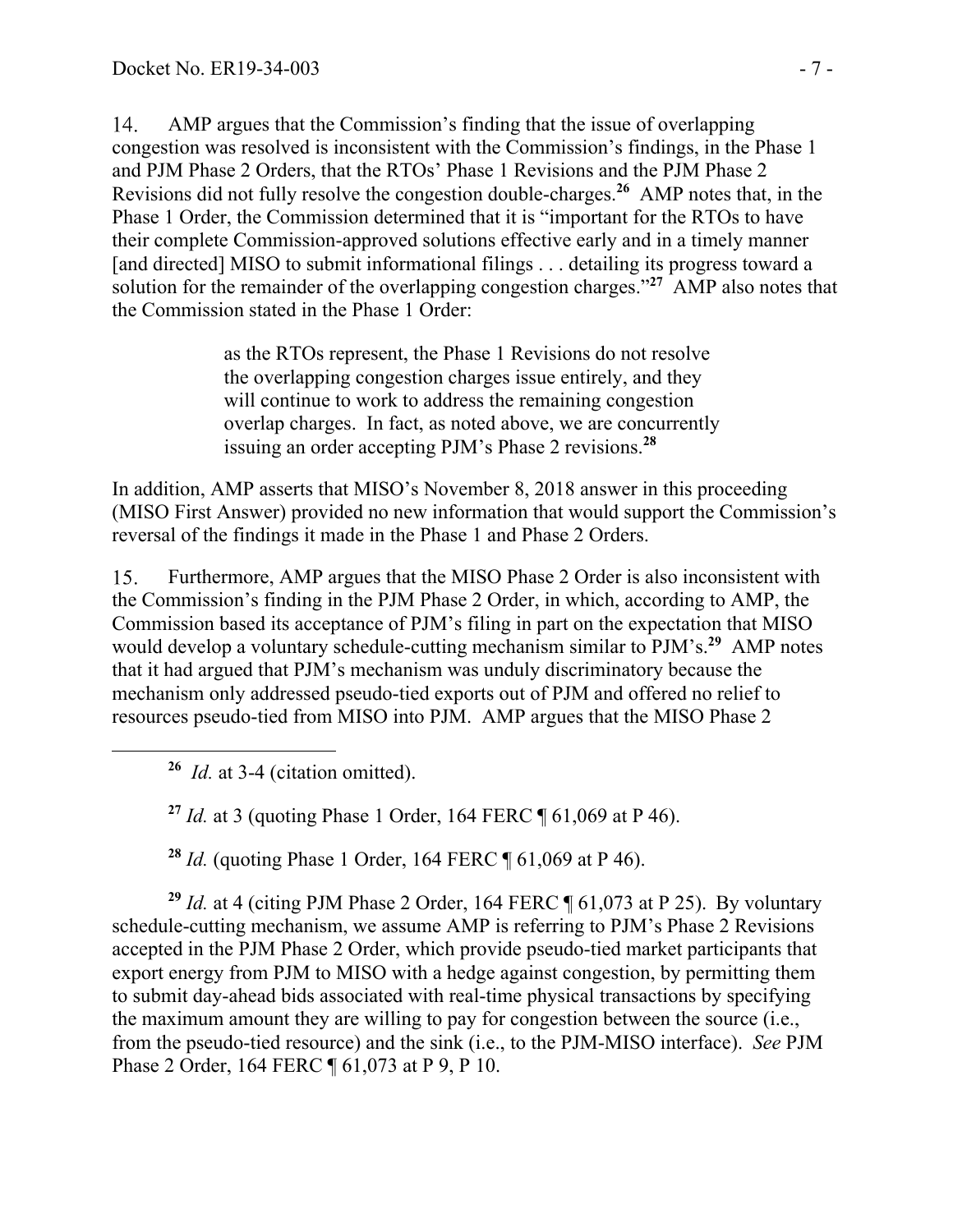Revisions do not include a voluntary schedule-cutting mechanism similar to PJM's or provide any new mechanism that provides relief from congestion double-charges to resources pseudo-tied from MISO into PJM.**<sup>30</sup>**

## **III. Commission Determination**

16. We deny rehearing. We disagree with AMP that, in the MISO Phase 2 Order, the Commission erred in determining that the Phase 1 and the PJM Phase 2 Revisions eliminated the overlapping or duplicative charges.

 $17<sub>1</sub>$ As an initial matter, we disagree with AMP that MISO "promised" to address the remainder of the overlap through rebates or other means. In the Phase 1 Revisions, the RTOs did not commit that both RTOs would need to implement rebate mechanisms in Phase 2. Rather, the Phase 1 Revisions provide, with respect to Phase 2, that "[w]here appropriate, [T]ariff modifications will establish or clarify congestion rebate mechanisms available to pseudo-tie transactions, including scheduling and eligibility requirements for both the Attaining [Balancing Authority] and Native [Balancing Authority]."**<sup>31</sup>** It was apparent from the Phase 1 Revisions that, at the time the RTOs filed the Phase 1 Revisions, the details of what modifications would be needed in Phase 2 to remove the remainder of the overlap were still under consideration.

In recognition of those continuing developments, the Commission required MISO 18. to submit informational filings detailing its progress toward addressing "the remainder of the overlapping congestion charges" in its upcoming Phase 2 Revisions.**<sup>32</sup>** Contrary to AMP's contention, this statement in the Phase 1 Order was not an affirmative finding by the Commission that there remained overlapping congestion charges after accepting the Phase 1 and PJM Phase 2 Revisions, but was based on the representations by the RTOs in the Phase 1 proceedings indicating that both RTOs would be making Phase 2 Revisions following the Phase 1 Revisions. At the time the Commission issued the Phase 1 Order and PJM Phase 2 Order, the RTOs had not made explicit that the congestion overlap had been fully eliminated by those measures.

**<sup>32</sup>** *Id.* PP 46, 48.

 $\overline{a}$ 

**<sup>30</sup>** Request for Rehearing*.* at 4-5.

**<sup>31</sup>** MISO Transmittal Letter, Docket No. ER18-136-000 at 10; PJM Transmittal Letter, Docket No. ER18-137-000 at 10.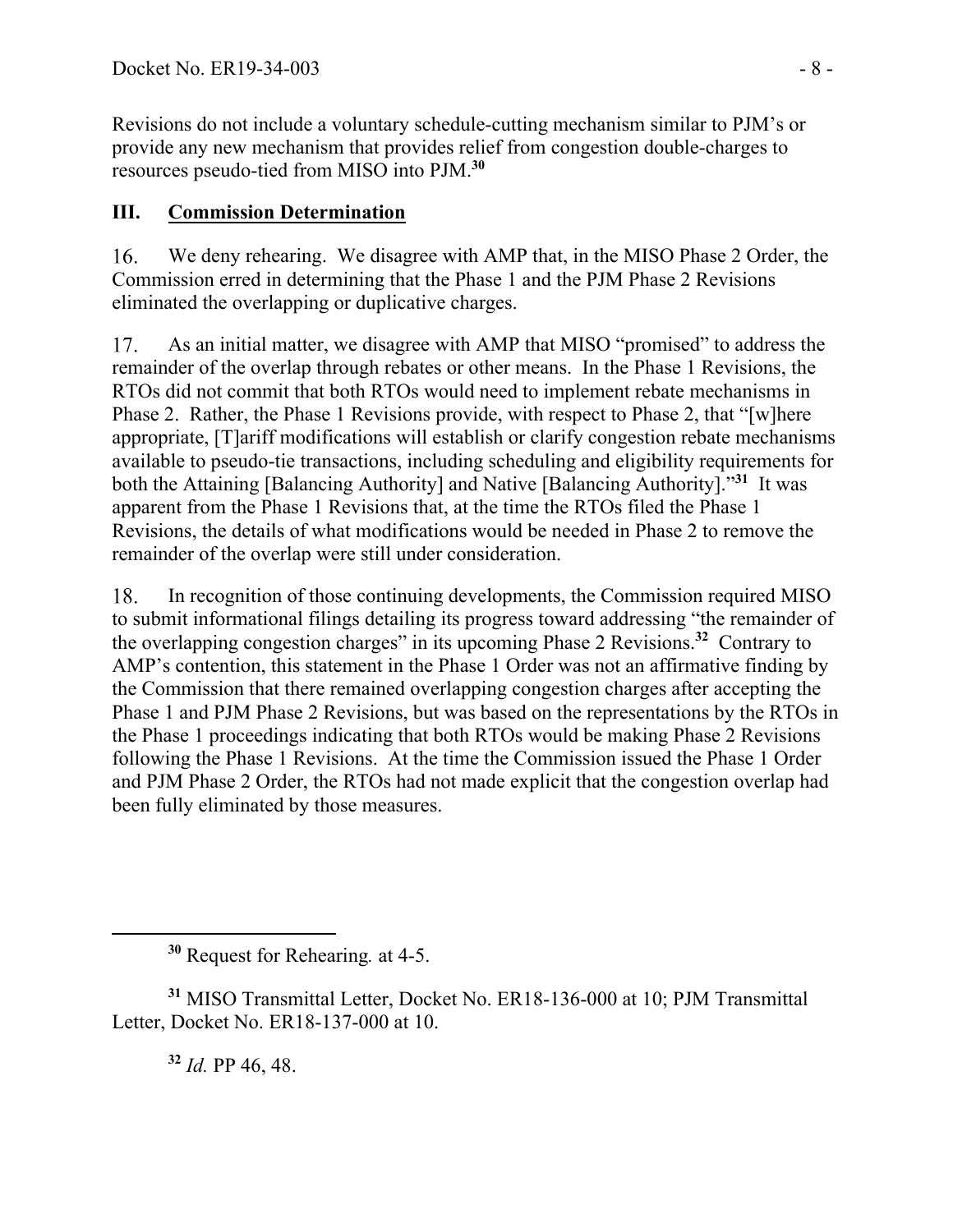However, in the MISO First Answer, MISO stated that congestion overlap had  $19<sub>1</sub>$ been eliminated.**<sup>33</sup>** MISO noted that, in accepting the Phase 1 Revisions, the Commission found that the Phase 1 Revisions addressed the majority of the overlapping congestion charges affecting pseudo-tied generation in MISO and PJM.**<sup>34</sup>** Further, MISO explained that as a result of the acceptance of the PJM Phase 2 Revisions, "PJM can now assess and rebate pseudo-tie transaction(s) congestion charges resulting from [market-to-market] coordination for the path between the [pseudo-tied] resource in MISO to the PJM-MISO interface for Real-Time deviations from day-ahead."**<sup>35</sup>** MISO stated that "[i]n combination, the implementation of the Phase 1 solution and PJM's Phase 2 mechanism rebates the PJM assessed charges for congestion for pseudo-tie paths that MISO and PJM enter [market-to-market] coordination on RCFs."**<sup>36</sup>** MISO asserted that claims of overlapping congestion were, therefore, baseless.**<sup>37</sup>**

In light of MISO's explanation, in the MISO Phase 2 Order, the Commission 20. stated:

> [A]lthough in the Phase 1 Order the Commission directed MISO to submit informational filings detailing its progress toward a solution for the remainder of the overlapping congestion charges, MISO has confirmed in the MISO First Answer that the congestion overlap issue has been resolved.**<sup>38</sup>**

Referencing the MISO First Answer, the Commission concluded that "PJM now charges or credits congestion on the overlap portion of the pseudo-tie path."**<sup>39</sup>**

Thus, in the MISO Phase 2 Order, the Commission found that a rebate mechanism 21. in the MISO Tariff was not necessary in order to address the overlapping congestion

**<sup>34</sup>** *Id.* at 9.

 $35$  *Id.* 

 $\overline{a}$ 

**<sup>36</sup>** *Id.*

**<sup>37</sup>** *Id.*

**<sup>38</sup>** MISO Phase 2 Order, 166 FERC ¶ 61,186 at P 61.

**<sup>39</sup>** *Id*.

**<sup>33</sup>** MISO First Answer at 8-9 (citations omitted).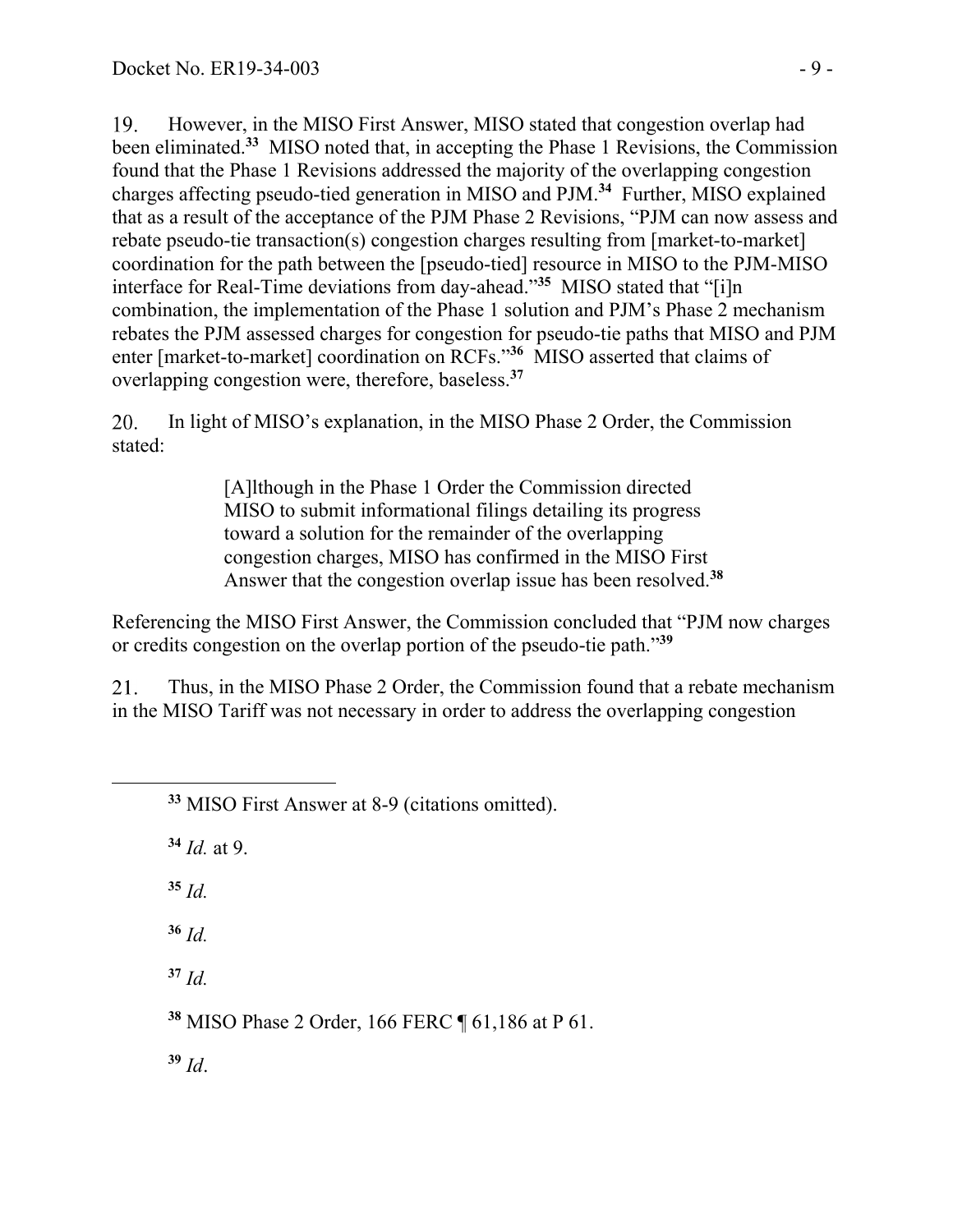charge issue.**<sup>40</sup>** AMP, in its request for rehearing, does not explain why rebates from MISO would be necessary given that, under the PJM Phase 2 Revisions, PJM now charges or credits congestion on the overlap portion of the pseudo-tie path (i.e., the path from the source nodal point to the PJM-MISO interface).

22. In addition, we disagree with AMP's contention that the MISO Phase 2 Order is inconsistent with the Commission's finding in the PJM Phase 2 Order that PJM's voluntary schedule-cutting mechanism was not unduly discriminatory. In the PJM Phase 2 Order, the Commission rejected AMP's argument that PJM's proposed hedging mechanism is unduly discriminatory because it is available only for pseudo-tied resources that are exporting from PJM into MISO, and not for resources importing from MISO into PJM. The Commission explained that "[r]esources that are importing into PJM from MISO, and thus are not in PJM's geographic footprint, are not similarly situated to resources exporting from PJM, which are in PJM's geographic footprint."**<sup>41</sup>** By noting PJM's expectation that "MISO will develop a similar hedging mechanism that will address pseudo-tied resources from MISO to PJM,"**<sup>42</sup>** the Commission did not find that congestion charges by MISO for pseudo-ties into PJM would be unjust and unreasonable in the absence of a particular hedging mechanism. Nor did the Commission rely upon the anticipated filing of the MISO Phase 2 Revisions as a basis for finding the PJM Phase 2 Revisions just and reasonable. Rather, the Commission merely identified the thenanticipated filing of the MISO Phase 2 Revisions as a proceeding in which AMP's concerns regarding a hedging mechanism for pseudo-tie transactions from MISO to PJM potentially could be addressed.

23. Moreover, even assuming, for the sake of argument, that the Phase 1 Revisions and the PJM Phase 2 Revisions did not fully resolve the issue of overlapping congestion charges, the fact that the MISO Phase 2 Revisions do not propose particular provisions to address the overlap issue, such as a voluntary schedule-cutting mechanism, does not preclude the Commission from accepting them as just and reasonable under FPA section 205. AMP's request for rehearing does not identify Tariff changes included in the MISO Phase 2 Revisions that AMP believes are unjust and unreasonable. Thus, AMP has not presented an adequate basis for the Commission to grant rehearing and to reject the MISO Phase 2 Revisions. The Commission's authority to review proposed rates under section 205 of the FPA is limited to the question whether the proposed rate is just

**<sup>40</sup>** *Id.* P 59; *see also id.* P 61.

**<sup>41</sup>** PJM Phase 2 Order, 164 FERC ¶ 61,073 at P 25. We note that AMP did not challenge this determination in its request for rehearing of the PJM Phase 2 Order.

 $\overline{a}$